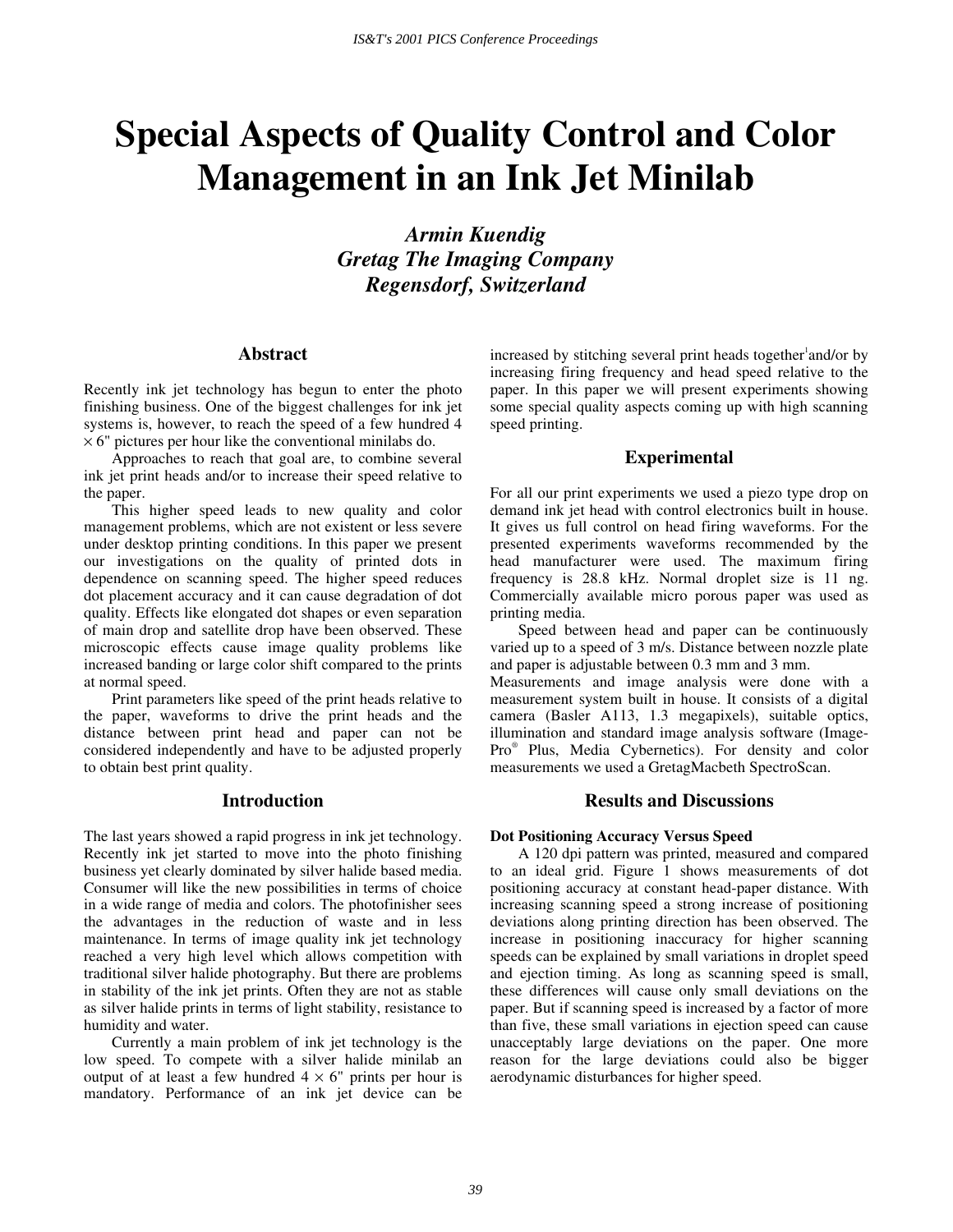

*Figure 1. Dot positioning accuracy along printing direction for different speeds (STD: Standard deviation, MAX: Maximum deviation)* 

At high scanning speeds maximum deviations are larger than one printing pitch (18 µm at 1440 dpi, 35 µm at 720 dpi) and for a 1440 dpi print even the standard deviation at 3 m/s scanning speed is larger than one printing pitch. These deviations cause registration problems between different colors and sharpness problems within each color and will therefore decrease image quality.

As can be easily understood there is no increase in deviations perpendicular to the printing direction.

#### **Dot Size and Shape Versus Speed**

By analyzing dot size and shape we can also see a strong scanning speed dependence. With increasing speed the ink of the drops is distributed over a larger area (Fig. 2). When we increase scanning speed from 0.5 m/s to 3 m/s an increase of dot area of 60% can be observed.



*Figure 2. Increase of dot size with speed* 

This increase of dot area is mainly due to an elongation of the printed dots. By measuring the aspect ratio (ratio between major and minor axis of ellipse equivalent to dot) of the dots this elongation can easily be quantified (Fig. 3). At scanning speed higher than 2 m/s the aspect ratio is larger than two.



*Figure 3. Increase of aspect ratio with speed* 



0.5 m/s 1 m/s 1.5 m/s 2 m/s 2.5 m/s 3 m/s

#### *Figure 4. Dot shape in dependence of scanning speed*

Dot area growth and elongated drops have been observed at high speed printing in continuous ink jet printing.<sup>2</sup> In the case of continuous ink jet the much less pronounced elongation and dot area growth is explained by a splashing of the drops. By looking at a microscopic picture of the dots (Fig. 4) we can estimate the reason for